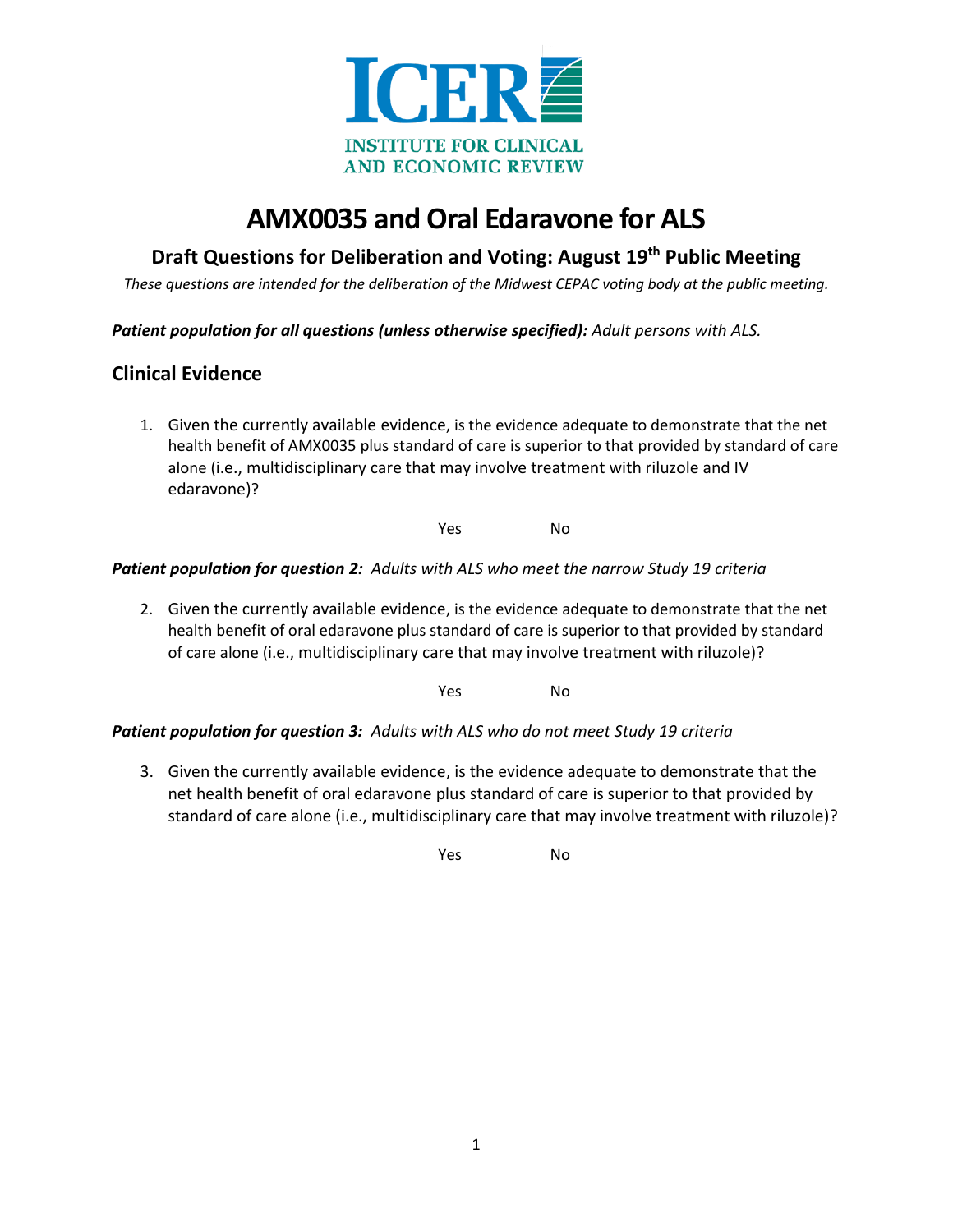# **Contextual Considerations and Potential Other Benefits or Disadvantages**

*Please vote on the following contextual considerations:* 

**When making judgments of overall long-term value for money, what is the relative priority that should be given to** *any* **effective treatment for ALS, on the basis of the following contextual considerations:** 

1= Very low priority; 2 = Low priority; 3 = Average priority; 4 = High priority; 5= Very high priority

- 1. Acuity of need for treatment of individual patients based on short-term risk of death or progression to permanent disability
- 2. Magnitude of the lifetime impact on individual patients of the condition being treated

*Please vote on the following potential other benefits or disadvantages:* 

### **What are the relative effects of AMX0035 on the following outcomes that inform judgment of the overall long-term value for money of AMX0035?**

1= Major negative effect; 2 = Minor negative effect; 3 = No difference; 4 = Minor positive effect; 5 = Major positive effect

- 3. Patients' ability to achieve major life goals related to education, work, or family life
- 4. Caregivers' quality of life and/or ability to achieve major life goals related to education, work, or family life

### **What are the relative effects of oral edaravone on the following outcomes that inform judgment of the overall long-term value for money of oral edaravone?**

1= Major negative effect; 2 = Minor negative effect; 3 = No difference; 4 = Minor positive effect; 5 = Major positive effect

- 5. Patients' ability to achieve major life goals related to education, work, or family life
- 6. Caregivers' quality of life and/or ability to achieve major life goals related to education, work, or family life
- 7. Patients' ability to manage and sustain treatment given the complexity of regimen compared to IV edaravone